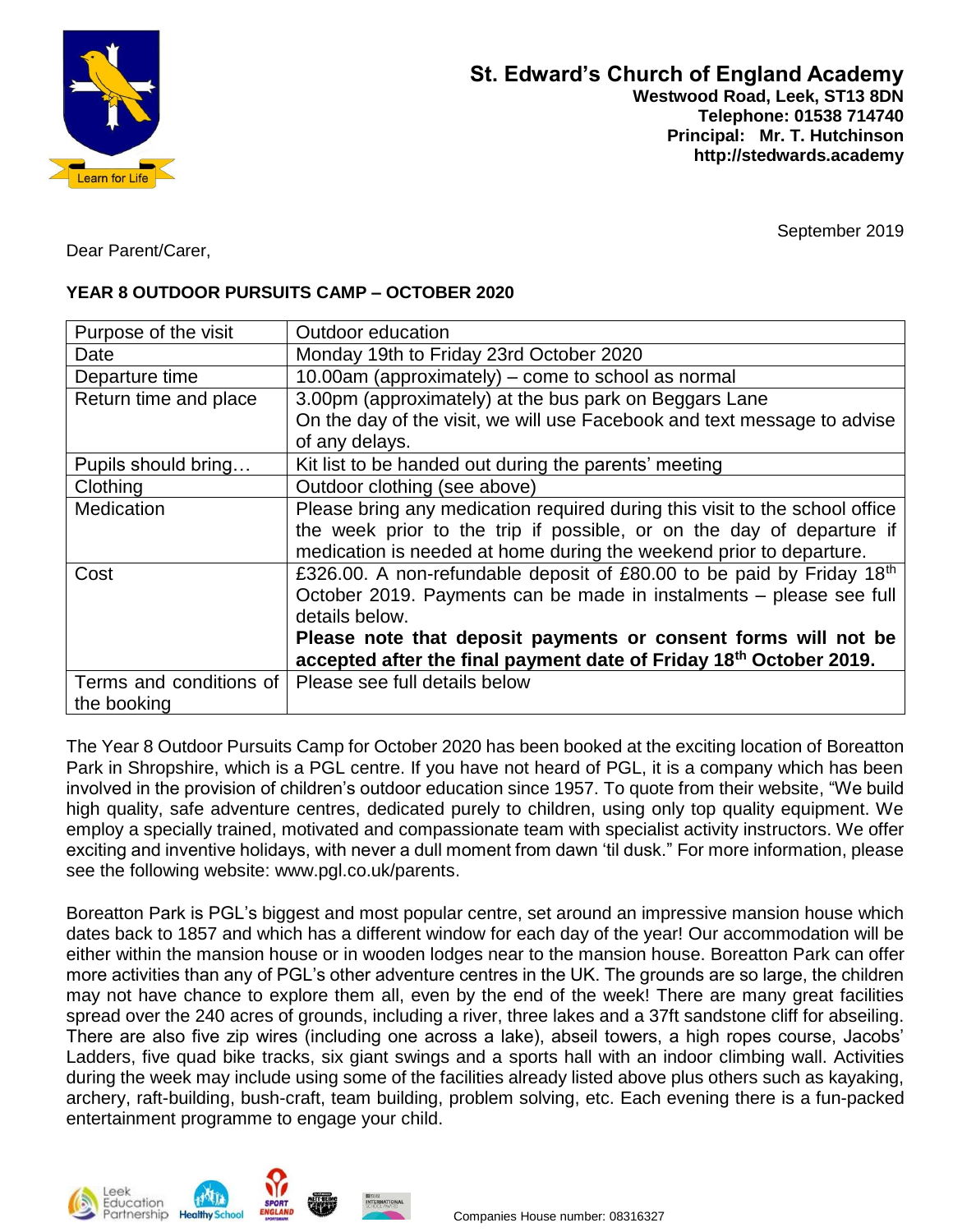Please note that we have booked 133 places for this outdoor education trip and have based this figure on the average number of pupils who have chosen to participate in similar trips over the last few years. We expect this number of places to fill up quickly, so please book early.

#### **If you would like your child to attend the Year 8 Outdoor Pursuits Camp 2020, a non-refundable deposit of £80.00 is required by Friday 18th October 2019 to secure a place.**

The total cost of the week, including transport, will be **£326.00**.

As this is a considerable amount of money and we appreciate that some parents will still be paying towards the Year 7 French trip, we are offering two payment options to parents:

### **All: Pay a non-refundable deposit of £80.00 via ParentPay by Friday 18th October 2019 to guarantee your booking.**

- Option 1 Make the final payment (another  $£246.00$ ) immediately no further payment will be required.
- Option 2 After paying the initial non-refundable deposit of £80.00, make three further payments:

A payment of £80.00 by 31st January 2020 A payment of £80.00 by 31st March 2020 A final payment of £86.00 by 31st May 2020

# **We can only guarantee your child a place if you pay the initial £80.00 non-refundable deposit by Friday 18th October 2019.**

According to PGL's terms and conditions, if you cancel your child's place, the following fees will apply:

"In the event of cancellation by a paying member more than eight weeks before your course, the deposit and any interim payments may be transferred to a substitute member. However, if this is not possible, then the deposit and any interim payments will be retained by us. For cancellations made less than eight weeks prior to your course, the payments made may be transferred to a substitute member but we reserve the right to charge an administration fee of £25, plus any direct costs incurred. However, if a transfer is not possible, the cancellation will be subject to the following charges:

- More than eight weeks before travel (before  $24<sup>th</sup>$  August 2020) we will retain any deposits paid.
- Between 56 and 29 days before travel  $(24<sup>th</sup>$  August 2020 to 20<sup>th</sup> September 2020) we will retain 60% of the full course cost.
- Between 28 and 15 days before travel (21<sup>st</sup> September 2020 to 4<sup>th</sup> October 2020) we will retain 80% of the full course cost.
- $\bullet$  14 days or less before travel (from  $5<sup>th</sup>$  October 2020) we will retain 100% of the full course cost."

**Please note that although withdrawals due to illness/medical reasons with documented proof can be claimed from the insurance, any withdrawal for other reasons can only be refunded at the school's discretion if another pupil is able to take the place. No refunds will be possible within two weeks of the trip and any refunds are calculated on a sliding scale prior to this. Like with any holiday booking through a travel agent, deposits are not refundable. In addition to this, if the agreed amount is not paid in full by the dates agreed, your child may not be allowed to travel. Please note that the school will not be responsible for any fees associated with cancellations or changes.**